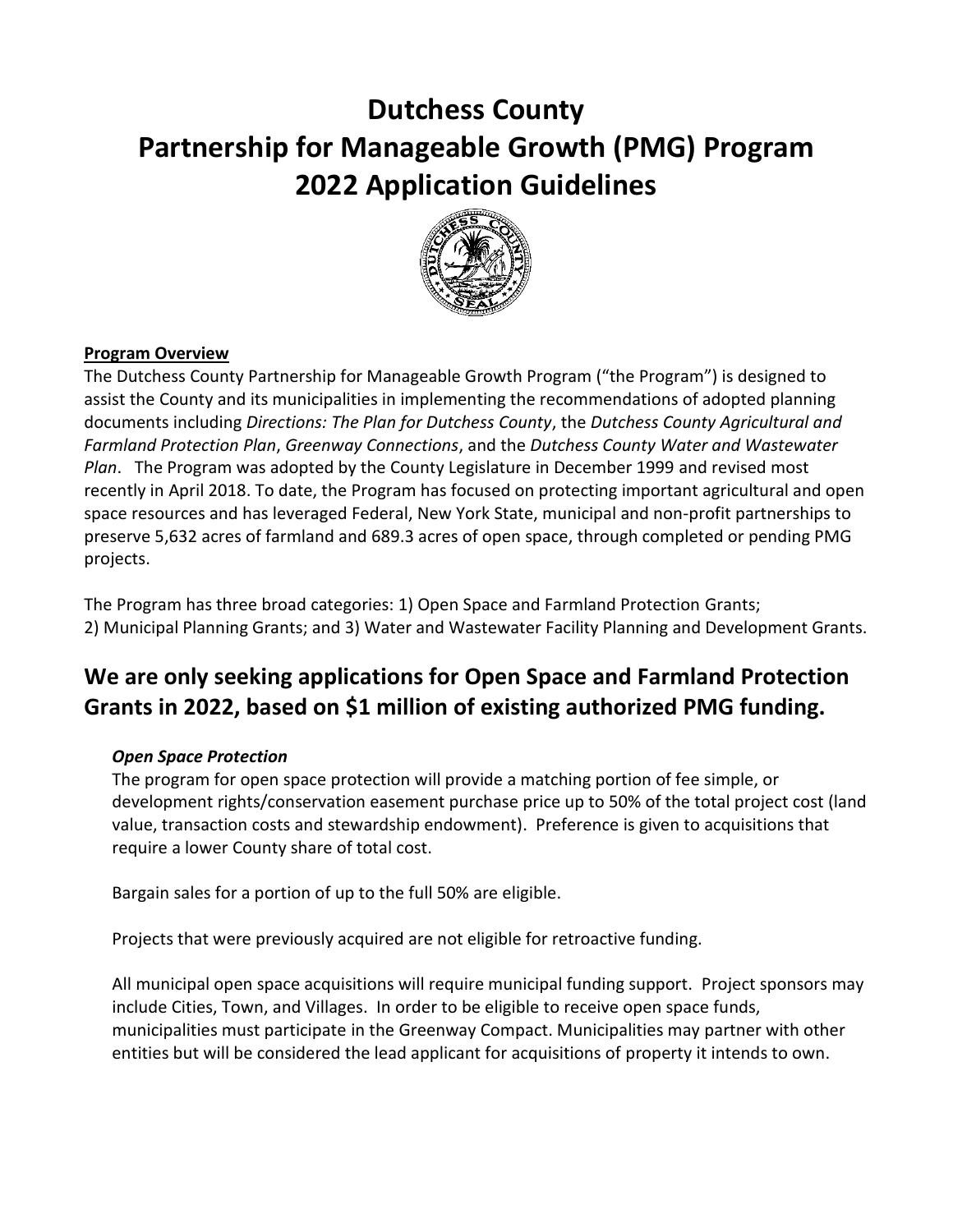**Please note that a new type of municipal open space acquisition project, Pocket Parks, is being considered this year. These projects would partially fund the acquisition of small parcels of land (0.5-2.5 acres) in existing centers to provide areas of passive recreation within walking distance of local residents. The pocket parks would have to be acquired by the involved municipality and be able to demonstrate community support for the desired programming of the space and associated improvements.**

Property acquired with PMG funds must be designated as parkland and accessible to all Dutchess County residents for passive recreational uses only. Passive recreation refers to activities that do not require prepared facilities like sports fields or pavilions. Passive recreational activities place minimal stress on a site's resources; as a result, they can provide ecosystem service benefits and are highly compatible with natural resource protection.

Not-for-profit organizations may act as lead applicants for the fee title acquisition of property in the Open Space category **(except for Pocket Parks projects)** that will be privately owned and maintained, provided the acquired private property is accessible to the public for passive recreational uses.

Dutchess County's match shall be based on land interest only (not including buildings) and shall be based on current appraised value as determined by a qualified appraiser. The effective date of the appraisal must be within three years of closing on the conservation easement; otherwise, a letter of update from the appraiser will be required by Dutchess County. Dutchess County may also require an update if it determines that market conditions have changed within the three-year time frame.

The County will require a conservation easement or an equivalent between the County and a recipient of PMG funds that will:

- Document the County's financial interest in the property and provide for reimbursement of County funds if the property is sold for uses other than public recreation or enforce the requirement that equivalent parkland be provided for public recreation.
- Give the County authority to monitor permitted uses of the property.
- Describe the terms of the funding agreement including the requirement that the acreage remain undeveloped except for passive recreation-related uses specifically included in the agreement, and that the acreage be accessible to all County residents for passive recreational purposes.

# *Farmland Protection*

Farmland Protection projects involve purchase of the development rights (PDR)/ conservation easement on farmland, thereby placing restrictions on the landowners' future use of the property to preserve the property for agricultural uses as defined in an agricultural conservation easement. The Property will remain in private ownership and remain on the tax rolls. The sale of development rights will be entirely voluntary.

Projects that were previously acquired through purchase of development rights are not eligible for funding, although applications for additional purchase of development rights funding to protect farmland owned by a former recipient, but not previously protected, are permitted.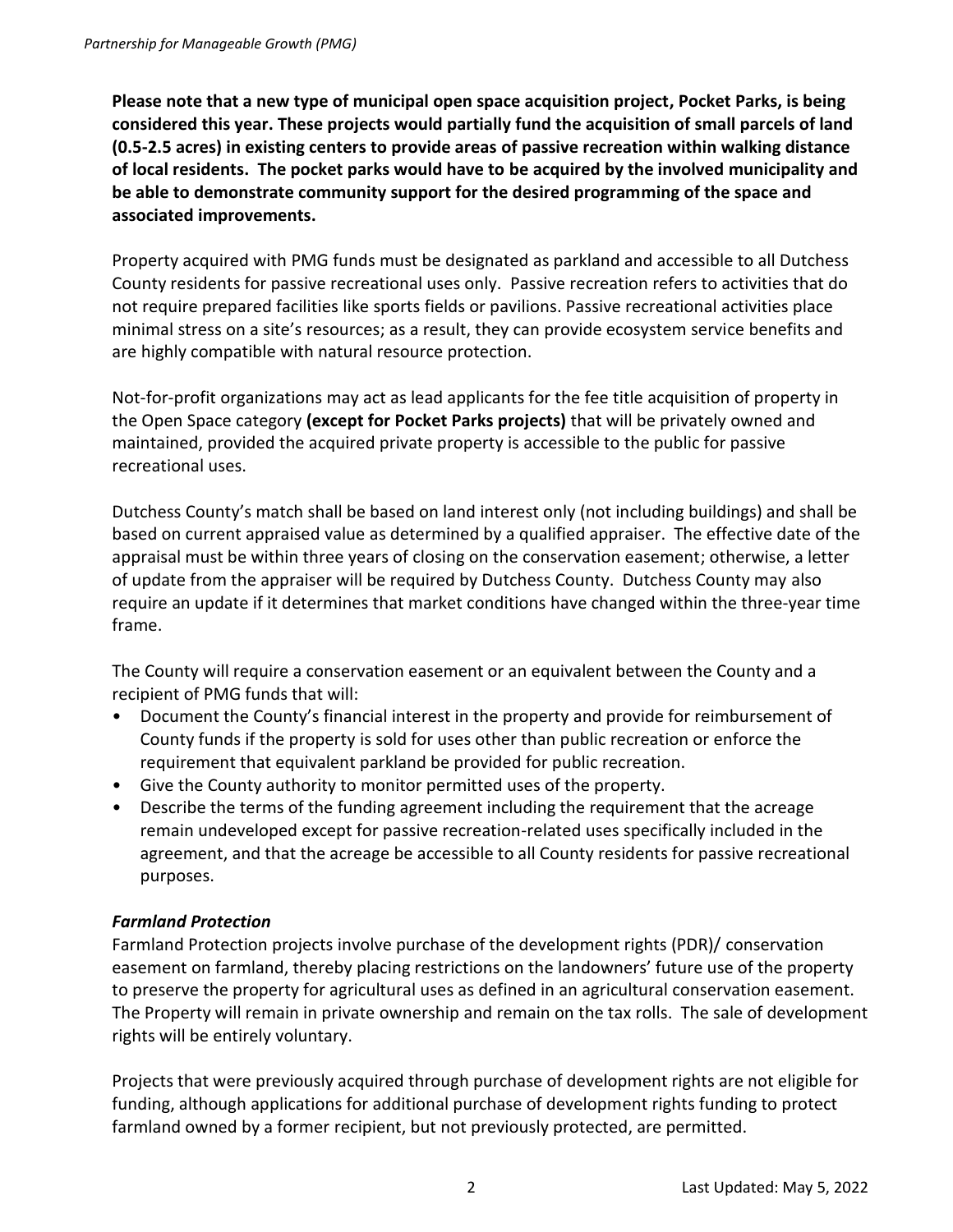The program for farmland protection will provide a matching portion of development rights or conservation easement purchase price up to 50% of the total project cost.

County agents such as the Agricultural and Farmland Protection Board, the Soil and Water Conservation District, and the Environmental Management Council, and not for profit organizations including land conservancies may serve as lead applicants for the purchase of development rights on farmland and/or may sponsor farmland protection applications in cooperation with landowners. Municipal endorsement of a farmland protection proposal is desirable but not required.

Municipal sponsors may include Cities, Town, and Villages. Municipalities may partner with other entities but will be considered the lead applicant. Municipal funding is not mandatory for consideration of farmland protection projects, but greater weight will be given to applications that include municipal funding. To be eligible to receive farmland protection funds, municipalities must participate in the Greenway Compact.

# **Application Components**

#### **Traditional Open Space and Farmland**

Applications must include all the following items. The County Planning Board may request additional information as needed.

#### **A. [Cover Sheet](https://www.dutchessny.gov/ConCalAtt/251/PMGApplicationCoverSheet2022.pdf)**

This is a fillable PDF. Please submit one electronic application (original pdf, not scanned) copy to [sfrangk@dutchessny.gov](mailto:sfrangk@dutchessny.gov) by 4:00 p.m. Thursday September 1, 2022. Also print a copy and place it at the front of your printed application packet.

# **B. Project Summary**

- Description of property and current use(s)
- Describe the Property's local and regional importance as an open space and/or agricultural resource:
	- a. How does it meet priorities established in the municipality's Comprehensive Plan?
	- b. Is it identified in the [NYS Open Space Plan?](http://www.dec.ny.gov/lands/98720.html)
	- c. Is it included in a municipal, county, or regional trail system?
	- d. Is it designated a vista of a designated scenic road?
	- e. Describe the soil quality of the property. Include percentages of prime & statewide significant soils.
	- f. Describe the economic viability of the farm operation; does it qualify for [Agricultural](https://www.tax.ny.gov/research/property/assess/valuation/ag_overview.htm)  [Value Assessment?](https://www.tax.ny.gov/research/property/assess/valuation/ag_overview.htm)
	- g. Is it located in or near a critical mass of production farmland?
	- h. Is the property identified in an Agricultural Priority Area identified in th[e 2015](https://www.dutchessny.gov/Departments/Planning/Agricultural-Plan-Actions.htm)  [Agricultural and Farmland Protection Plan?](https://www.dutchessny.gov/Departments/Planning/Agricultural-Plan-Actions.htm)
	- i. Does it provide continuity for a farm operation?
	- j. Is it included in an [Agricultural District?](https://www.dutchessny.gov/Departments/Planning/Agricultural-Districts.htm)
	- k. Is there agriculture-related business on site?
	- l. Describe the steps taken to secure private and/or public funding.
- Describe the property's value towards resource protection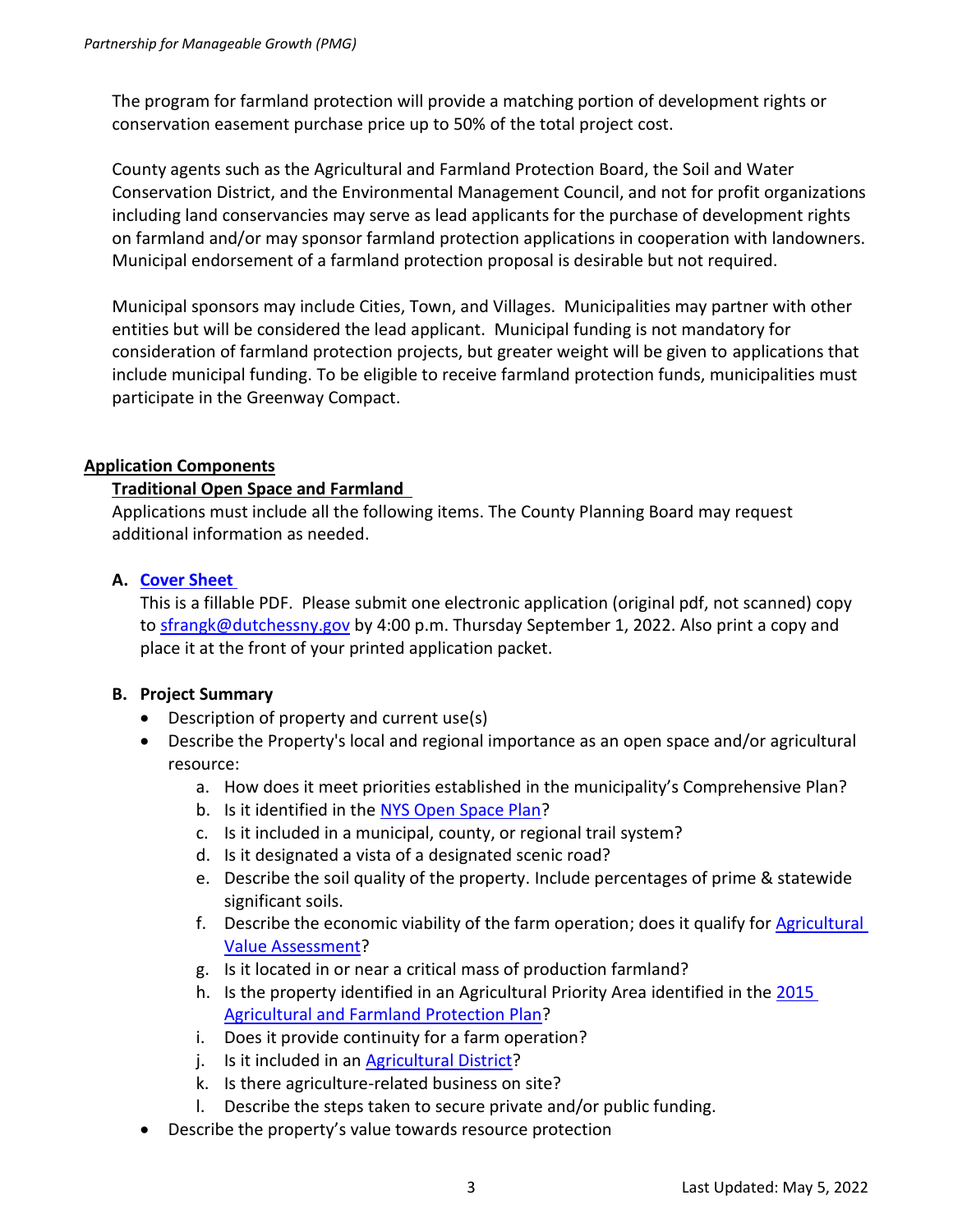- a. Is it in a key gateway area?
- b. Does it provide watershed or aquifer protection?
- c. Does it have wildlife habitat?
- d. Historic resource?
- e. Recreational value/public access?
- Describe the development pressures or imminent threats to the resource:
	- a. Importance to rural character of municipality
	- b. Accelerated residential growth
	- c. Commercial expansion on key roadways
	- d. Imminent threat
- Compliance with municipal planning documents including comprehensive plans, open space or resource protection plans and Local Waterfront Revitalization Plans (LWRPs).
- Compliance with County plans including Directions, the [2015 Agricultural](https://www.dutchessny.gov/Departments/Planning/Agricultural-Plan-Actions.htm) and Farmland [Protection Plan](https://www.dutchessny.gov/Departments/Planning/Agricultural-Plan-Actions.htm) and th[e Greenway Compact Program.](https://www.dutchessny.gov/Departments/Planning/Greenway-Connections-Guides.htm)
- Describe how PMG funding would support success of the farm business. Provide a specific description of what the PMG funding would be used for. Provide summary financial information when feasible.
- **C. Maps and visual documentation** (if these are included in an application submitted for primary funding, indicate application page #):
	- Location map
	- Tax parcel map
	- Topographic map
	- Soils map of farmland
	- Photographs including existing structures
	- Aerial photographs if available

# **D. Budget detailing the total estimated cost of completed project including the following items**

- Land acquisition: estimated cost per acre and total. (Appraisals are not required at this time but will be required if matching funds are awarded.)
- Property survey
- Baseline mapping and documentation
- Title search and insurance
- Administrative costs including negotiation of contracts
- Stewardship/Monitoring program costs
- **E. Documentation of funding awards/applications including amounts, program requirements, and anticipated timetable for receipt of funds.**

Include copies of all successful and pending applications for primary funding with this application as well as documentation of confirmed awards.

# **F. Environmental Assessment Form (EAF), Part One**

The Dutchess County Legislature will act as Lead Agency in a coordinated environmental review of each recommended proposal pursuant to SEQRA, where a review is required. (Changes to SEQRA implemented in Jan. of 2019 make the acquisition of a Conservation Easement by a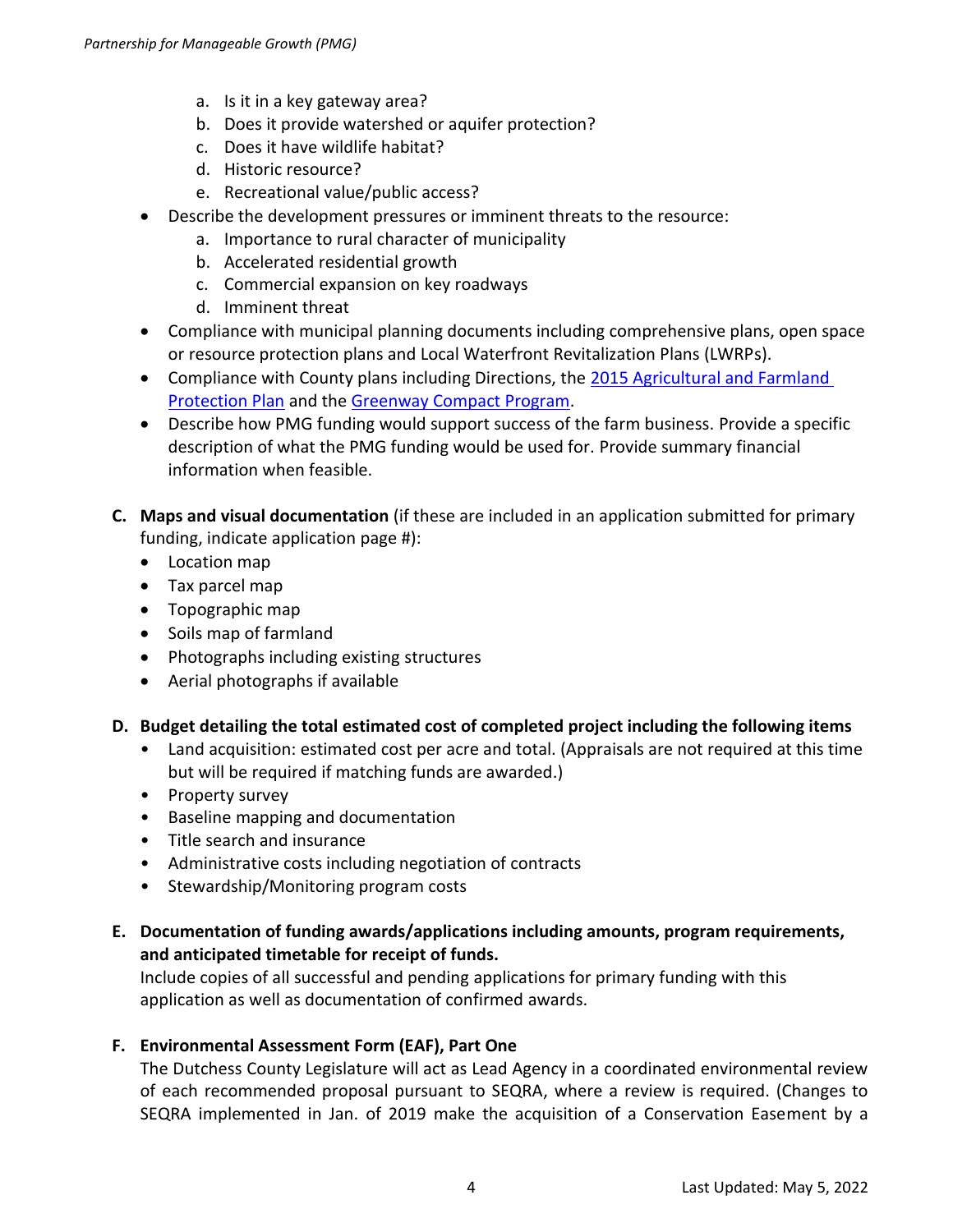Municipality a Type II Action.) The applicant will complete an **EAF Part 1 form which will be** reviewed by the County Planning and Development Department.

#### **G. Stewardship/Monitoring Plan**

Describe plans and a corresponding budget to ensure compliance with terms of the easement/purchase. Identify the organization or municipality responsible for ongoing monitoring.

#### **H. Letters of Support**

Municipal endorsement of farm and open space acquisition proposals is desirable but will not be required.

#### **Open Space Pocket Parks**

Applications must include all the following items. The County Planning Board may request additional information as needed.

#### **A. [Cover Sheet](https://www.dutchessny.gov/ConCalAtt/251/PMGApplicationCoverSheet2022.pdf)**

This is a fillable PDF. Please submit one electronic application (original pdf, not scanned) copy to [sfrangk@dutchessny.gov](mailto:sfrangk@dutchessny.gov) by 4:00 p.m. Thursday September 1, 2022. Also print a copy and place it at the front of your printed application packet.

#### **B. Project Summary**

- Description of property and current use(s)
- Describe the Property's local importance as an open space and/or agricultural resource:
	- a. How does it meet priorities established in the municipality's Comprehensive Plan?
	- b. Is the property located in an existing municipal center on the County's Centers and [Greenspaces Map.](https://www.dutchessny.gov/Departments/Planning/Docs/Countywide-Map.pdf)
	- c. Is it included in or adjacent to a municipal, county, or regional trail system?
	- d. Is the parcel served by an existing sidewalk network?
	- e. Describe planned programing or development for site.
	- f. Demonstrate community support efforts or involved organizations.
	- g. Describe the steps taken to secure private and/or public funding.
	- h. Demonstrate municipality's support for the project and willingness to own site.
- Describe the property's value towards providing passive recreation opportunities to an underserved community.
	- a. Is it in an area accessible by 500-1,000 residents?
	- b. Does it provide a balance of access to sunlight and shade?
	- c. Does it have any natural resources that can be highlighted or preserved?
	- d. Is it a historic resource?
	- e. Sustainable recreational/public programming planned?
- Describe the development pressures or imminent threats to the resource:
	- a. Importance to underserved community.
	- b. Lack of pervious surfaces in area.
	- c. Imminent threat of development.
	- d. Compliance with municipal planning documents including comprehensive plans, open space or resource protection plans and Local Waterfront Revitalization Plans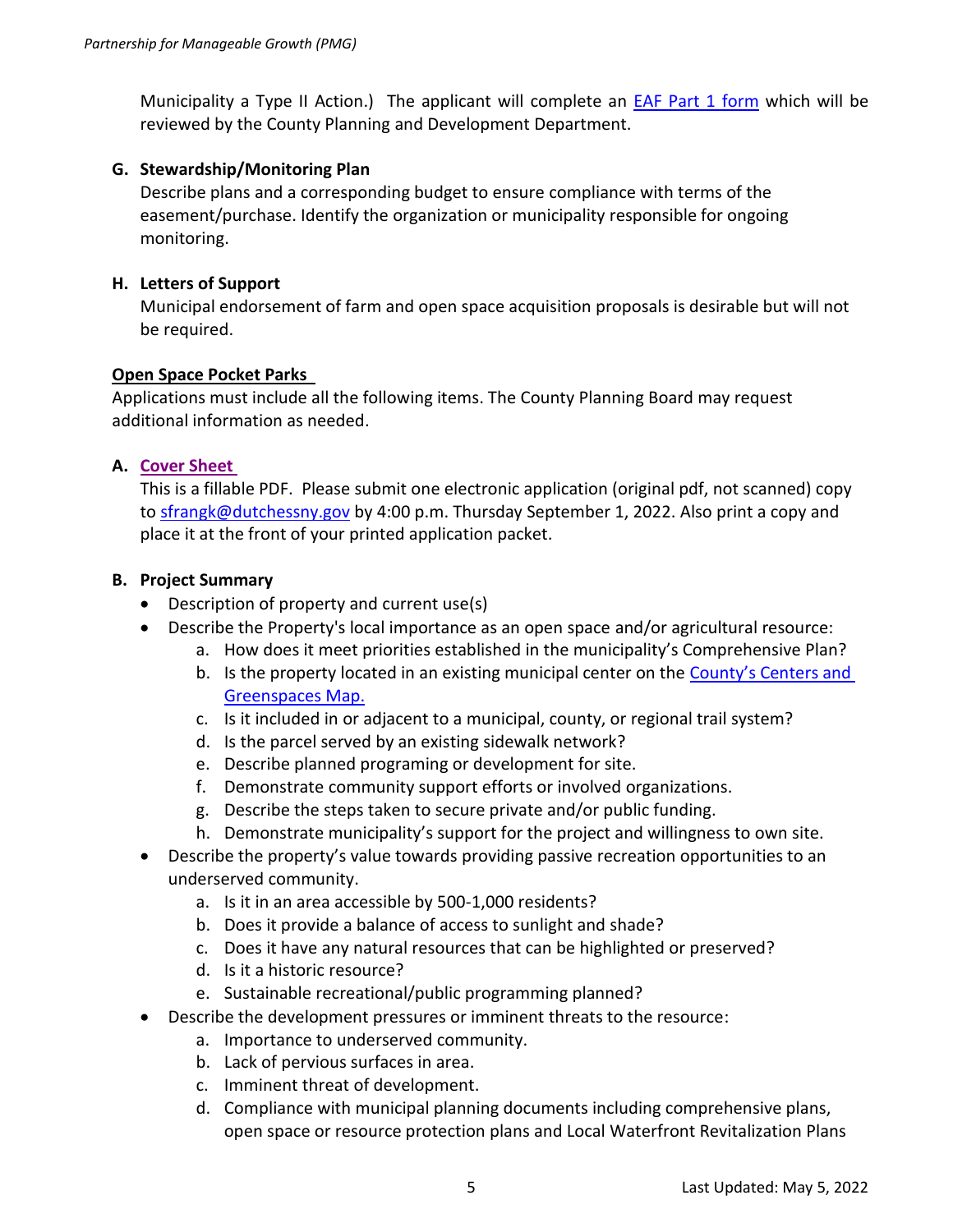(LWRPs).

- e. Compliance with County plans including Directions and the Greenway Compact [Program.](https://www.dutchessny.gov/Departments/Planning/Greenway-Connections-Guides.htm)
- f. Describe how PMG funding would support success of the pocket park. Provide a specific description of what the PMG funding would be used for. Provide summary financial information when feasible.
- **C. Maps and visual documentation** (if these are included in an application submitted for primary funding, indicate application page #):
	- Location map
	- Tax parcel map
	- Topographic map
	- Photographs including existing structures
	- Aerial photographs if available
- **D. Budget detailing the total estimated cost of completed project including the following items** 
	- Land acquisition: estimated cost per acre and total. (Appraisals are not required at this time but will be required if matching funds are awarded.)
	- Property survey
	- Baseline mapping and documentation
	- Title search and insurance
	- Administrative costs including negotiation of contracts
	- Stewardship/Monitoring program costs (including planned developments and maintenance)
- **E. Documentation of funding awards/applications including amounts, program requirements, and anticipated timetable for receipt of funds.**

Include copies of all successful and pending applications for primary funding with this application as well as documentation of confirmed awards.

# **F. Environmental Assessment Form (EAF), Part One**

The Dutchess County Legislature will act as Lead Agency in a coordinated environmental review of each recommended proposal pursuant to SEQRA, where a review is required. (Changes to SEQRA implemented in Jan. of 2019 make the acquisition of a Conservation Easement by a Municipality a Type II Action.) The applicant will complete an [EAF Part 1 form](http://www.dec.ny.gov/docs/permits_ej_operations_pdf/feafpart1.pdf) which will be reviewed by the County Planning and Development Department.

#### **G. Stewardship/Monitoring Plan**

Describe plans and a corresponding budget to ensure compliance with terms of the easement/purchase. Identify the organization or municipality responsible for ongoing monitoring.

# **H. Letters of Support**

Municipal endorsement of pocket parks proposals is required, including a commitment to own property. Letters of support should be provided from any local or non-profit organization that intends to provide programming or maintenance for the site.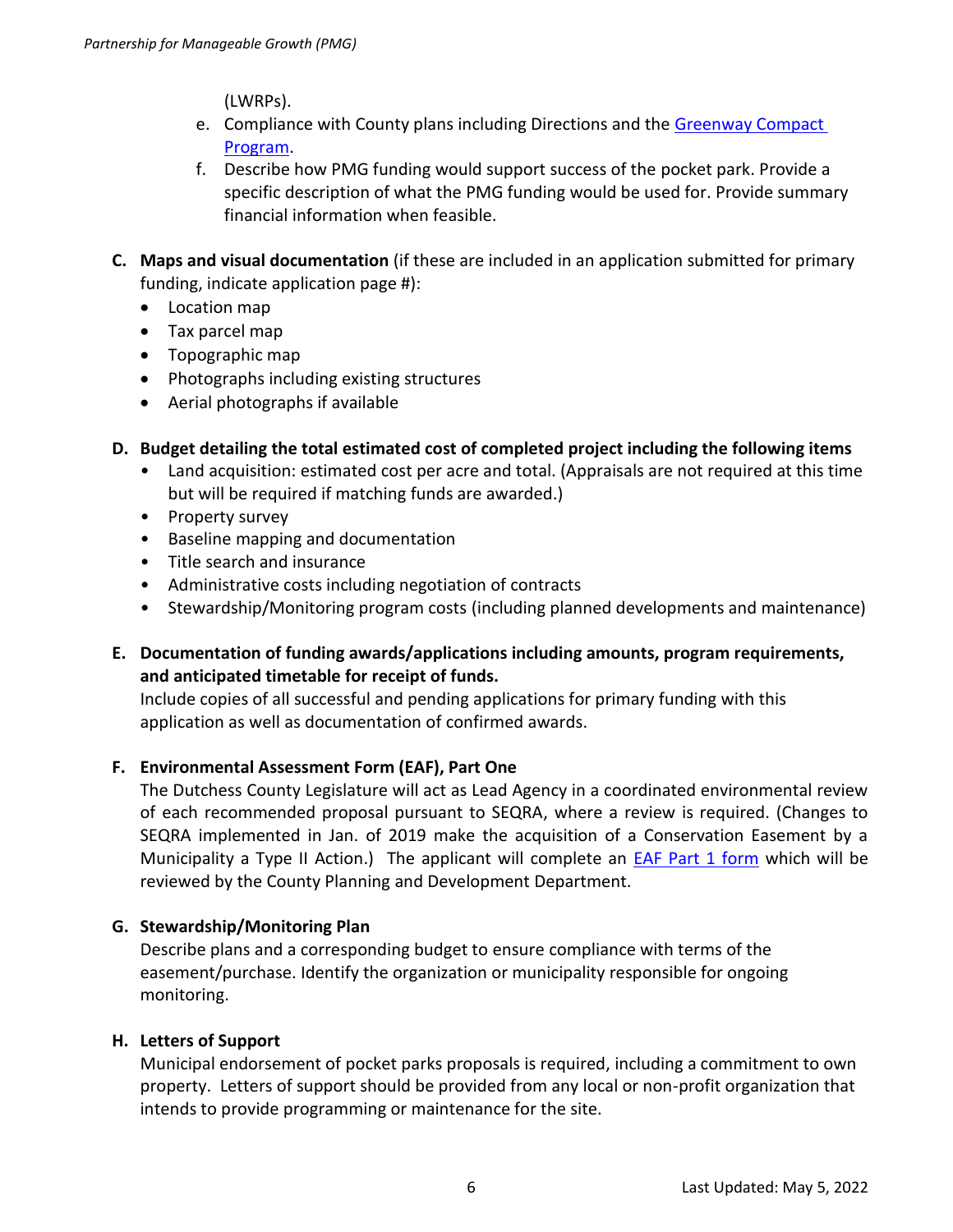#### **Application Review and Award Process**

Preliminary Review Opportunity:

• Potential applicants for Open Space and Farmland Protection may meet with the Department of Planning and Development staff to assess proposals in relation to established PMG criteria. Based on staff recommendations, the Planning Board may conduct an informal review of the proposal prior to submission of a complete application.

#### **Pre-Application Site Visit** *(Open Space and Farmland Projects Only)*

On or about July 13, 2022, the Dutchess County Planning Board will conduct a site visit of each proposed open space or farmland protection project. The applicant and sponsor should be prepared to host the board and staff (15-20) people for a 20-minute presentation and 10 minutes of questions.

By July 1, 2022, applicants must submit an email to Shelby Frangk [\(sfrangk@dutchessny.gov\)](mailto:sfrangk@dutchessny.gov) indicating the name and address of the project that you are applying for. She will then schedule a specific time for the visit by July  $6^{\text{th}}$ .

All Open Space and Farmland Protection applications will be reviewed by the Dutchess County Planning Board. The Planning Board will forward its recommendations to the Dutchess County Executive who will make the final funding decisions.

Applicants for Open Space and Farmland Protection will have secured the remainder of funding needed to complete the project from public or private sources and must be identified at the time of application for County funds or provide proof that a credible application is pending with another funding source for the remainder of the funding. If an applicant requires documentation that County funds are available to be considered for funding from the State or other primary funding sources, the Planning Board has the option to approve a contingent resolution in support of funding a project when primary funding is confirmed.

The County Planning Board will review applications and select projects based upon established criteria. The recommended amount of grant funds shall be determined at the discretion of the Board. Preference will be given to acquisitions that require a lower County share of total cost.

An implementation team will be established for each project recommended by the Dutchess County Planning Board. Team members will include key stakeholder organizations, the County Attorney's Office, the Department of Planning and Development, and the sponsoring organization or municipality.

A project-specific contract defining all project terms, conditions and responsibilities of the applicant and other involved parties will be developed and will specify information which must be supplied by the grantee to access County funding awards, including but not limited to:

- Detailed budget report.
- Appraisal by a New York State Certified General Real Estate Appraiser.
- Title policy insuring, at a minimum, the County's interest in the property or property rights being acquired.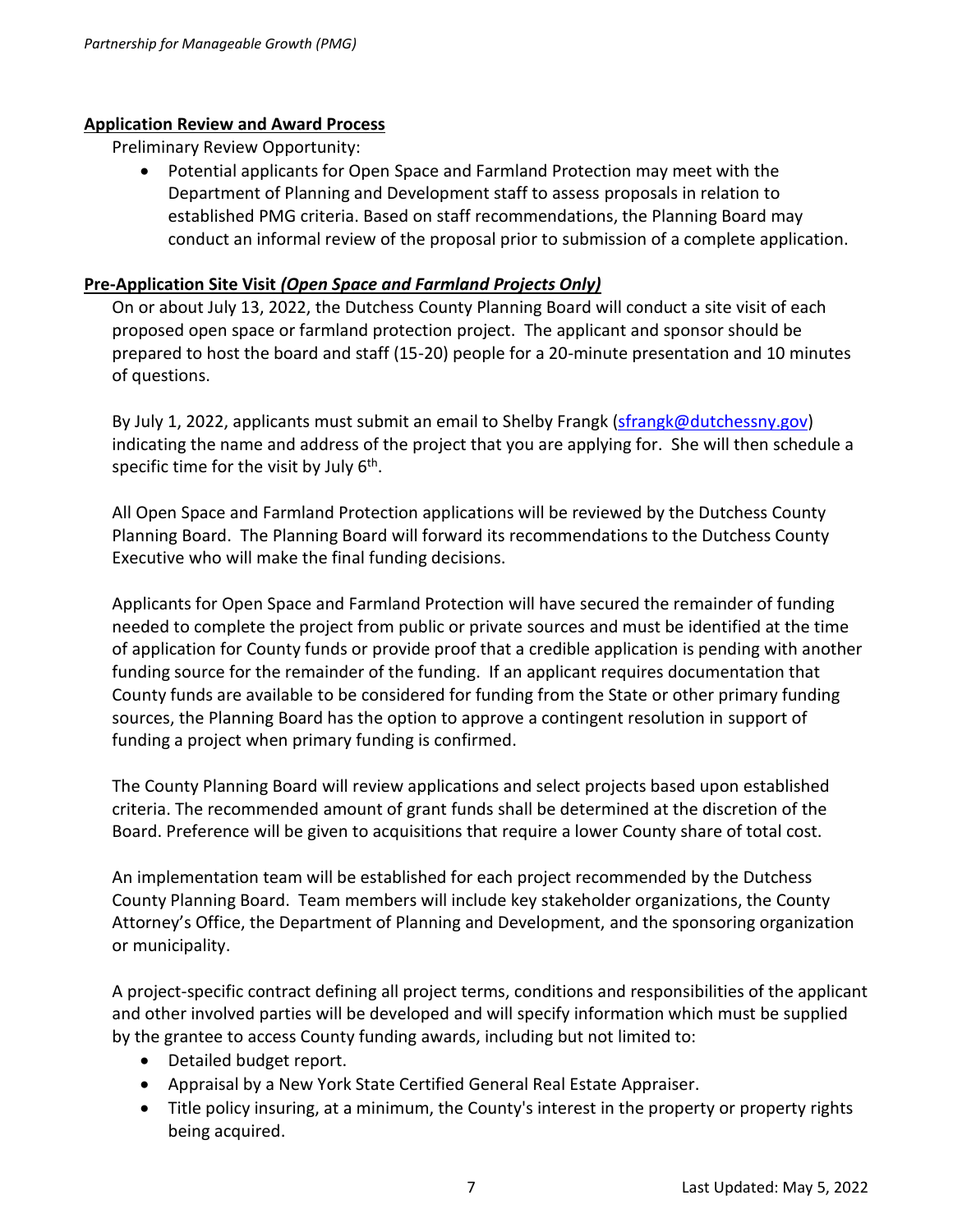- Approved conservation easement when applicable.
- Approved monitoring or stewardship plan designating the responsible organization(s).

Upon agreement by the applicant and the County to the provisions of the contract, it will be submitted for approval to the Dutchess County Legislature (and to primary funding organization(s) as required). Dutchess County will serve as Lead Agency under the New York State Environmental Quality Review Act for Open Space or Farmland Protection Grants, where a SEQRA review is required.

# **Maintenance and Monitoring of Acquisition** *(Open Space and Farmland Protection Only)*

The terms of each matching grant award will depend on several factors, including the requirements imposed by the primary funding organization. Where appropriate, the County's interest in the grant property may include a third-party enforcement right to insure that the terms of its contract with the applicant will continue to be met and may also include the right to share in the pro rata proceeds of any easement that is extinguished and the right to authorize any amendment of the conservation easement that furthers or is not inconsistent with the purposes of the conservation easement.

Dutchess County will not assume responsibility for maintenance or monitoring of easements. Applicants must submit a maintenance and/or monitoring plan and include associated costs in the detailed budget. In the case of collaborative efforts (i.e. between land trusts and municipalities), specific responsibilities for oversight must be defined.

In the case of fee simple acquisition of property by a land trust, the land trust would assume responsibility for maintenance, monitoring, and liability. In the case of fee simple acquisition by a municipality, the maintenance, monitoring, and liability would be the responsibility of the municipality.

In cases of conservation easements on open space and/or agricultural land, the County or a municipality may enter into a contract with a land trust to monitor compliance with the terms of the easement. Associated expenses will be paid from a stewardship endowment established at the time of the property closing. Interest from the endowment would cover the following activities:

- Annual monitoring (fly-over, site visit, etc.)
- Annual compliance report to County
- Discussion of any violations with landowner
- Notifying County of failure to resolve problems cited
- Monitoring change of ownership and meeting with new owner